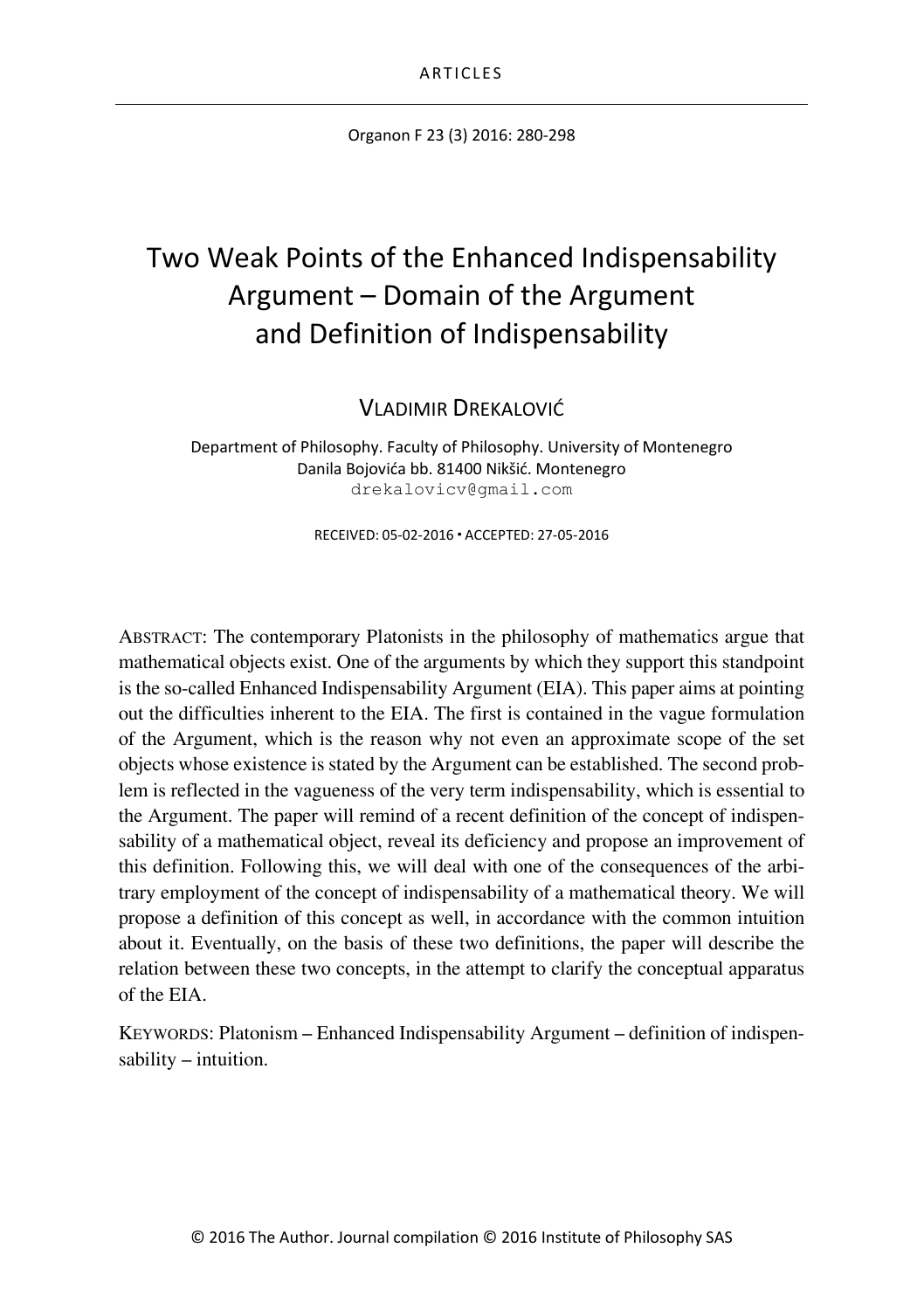## **1. Introduction**

The contemporary Platonists in the philosophy of mathematics maintain that mathematical objects have an existence. However, they do not seem to be able to provide a more detailed explanation of the nature and features of that existence. To sustain their attitude, they use various arguments. One of these is the so-called Enhanced Indispensability Argument, formulated explicitly several years ago by Alan Baker, who used the following modal syllogism (cf. Baker 2009, 613):

- (1) We ought rationally to believe in the existence of any entity that plays an indispensable explanatory role in our best scientific theories.
- (2) Mathematical objects play an indispensable explanatory role in science.
- (3) Hence, we ought rationally to believe in the existence of mathematical objects.

It could be said that Baker's formulation is an explicit consequence of the long-term discussion held on the relation Nominalism-Platonism<sup>[1](#page-1-0)</sup> regarding the necessity to specify the *sort* of indispensability which mathematics could treat as a scientific subject.<sup>[2](#page-1-1)</sup> The idea behind the Argument is quite natural. Broadly speaking, if science describes and *explains* phenomena and objects which doubtlessly exist, then such a feature – an existence – must also be attributed to the tools used in those explanations. Since, among other reasons, we use mathematical objects to explain empirical phenomena, we can conclude that those objects do exist. Historically speaking, the Enhanced Indispensability Argument (henceforth EIA) is an "improved" version of the so-called Quine-Putnam indispensability argument (IA), according to which the role that mathematical objects have in describing and explaining empirical phenomena is reduced to quantification and indexing of the physical objects. $3$  In addition

<span id="page-1-0"></span>See, for example, Melia (2002) for the Nominalist, and Colyvan (2002) for the Platonist side.

<span id="page-1-1"></span><sup>&</sup>lt;sup>2</sup> By the word 'science' in this text, we will imply empirical sciences, such as physics, chemistry, biology, etc.

<span id="page-1-2"></span>The classic position in the reference books is occupied by Putnam (1971, 65). See, for example, Melia (2000, 455), Yablo (2000, 197), Colyvan (2001, 10). Nevertheless, there are authors who have been trying to prove that neither Putnam, nor Quine can be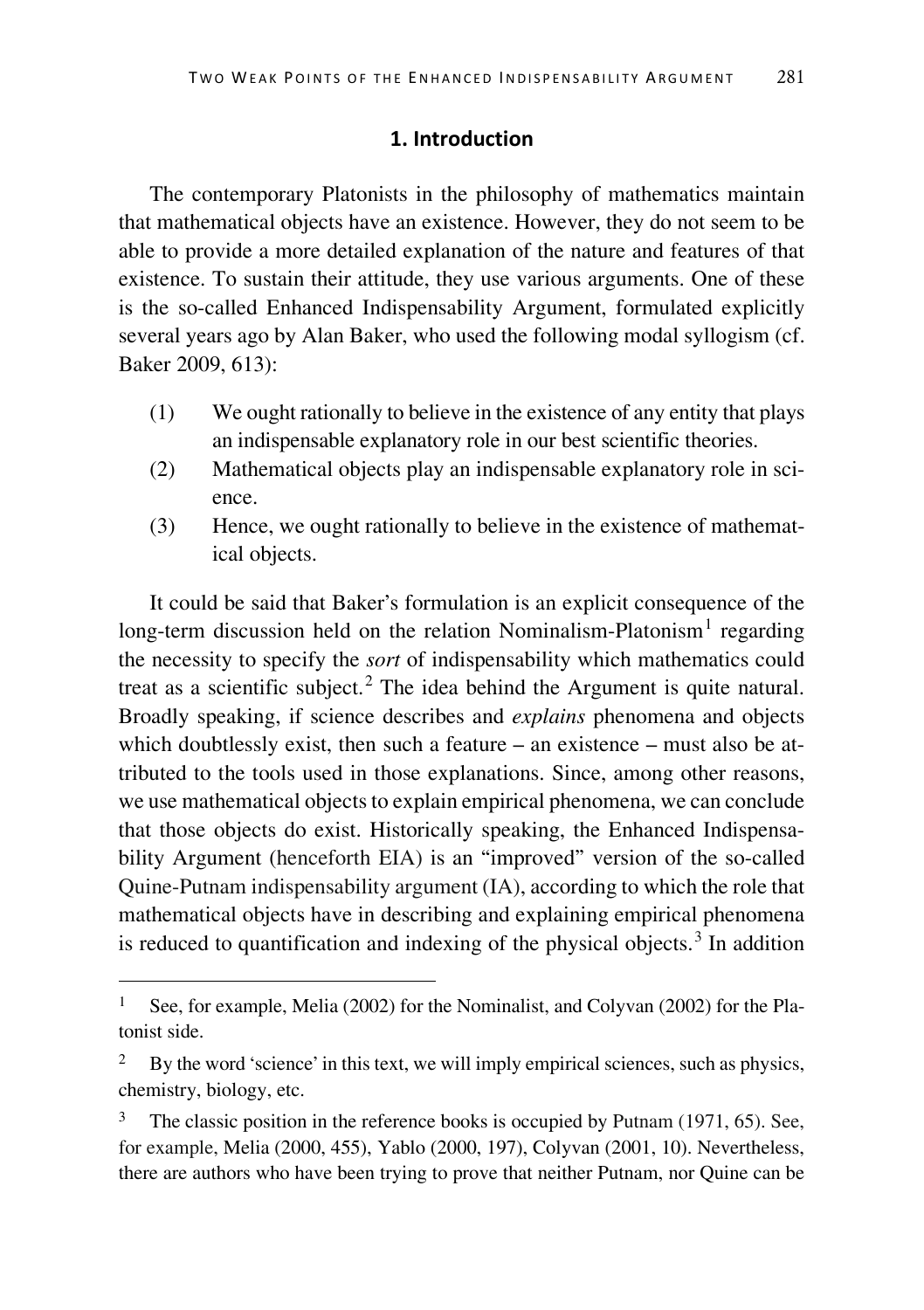to this, the EIA places an emphasis on the indispensability of the explanatory role of the mathematical objects in the empirical science.

The aim of this paper is to draw attention to the difficulties entailed in the EIA. The first difficulty is reflected in the vague formulation of the EIA. This vagueness is the reason why it is not possible to determine the scope of the set of objects whose existence is stated by the Argument.<sup>[4](#page-2-0)</sup> The lack of precision. as this paper will show, even though prevalently technical in nature, reminds of that precarious and vital question which has remained unanswered since the beginnings of Platonism.<sup>[5](#page-2-1)</sup> The other difficulty is reflected in yet another imprecision. Namely, it refers to the notion of the *indispensable explanatory role*, [6](#page-2-2) the meaning of which had not been specified until recently, which could have resulted in different interpretations of the concept and, consequently, in different interpretations of the EIA. For this reason, the major attention will be given to the concept of (in)dispensability. More precisely, a recent proposal for the definition of the *indispensability of a mathematical object* will be recalled here; its drawback will be pointed out and a possible improvement of this definition will be suggested. Following this, the paper will deal with an unpleasant consequence of the arbitrary use of the concept *indispensability of a mathematical theory*. It is evident in the intuitively hardly graspable relationship between indispensability of an object and indispensability of a theory. We will, therefore, propose a definition of the indispensability of a mathematical theory trying to follow the line of the intuition generally held about this notion. Finally, on the basis of the two definitions – one improved and the other only suggested – we will describe the relation between these two concepts thus attempting to clarify, at least to some extent, the conceptual apparatus used in the EIA.

<span id="page-2-1"></span><sup>5</sup> Is it possible to speak of the existence of *only some* mathematical objects?

accredited with the main part of the indispensability argument. For more information, see Liggins (2008).

<span id="page-2-0"></span>There are opinions that scope does not matter in the case of the IA, but that what matters is a question of its specificity (cf. Baker 2003, 52). It rather seems that in the case of the EIA, as a more explicit and more precise argument, the question of scope cannot be declared as a peripheral one.

<span id="page-2-2"></span><sup>6</sup> For the reasons of brevity and clarity, in most cases henceforth the simple term *indispensability* of a mathematical object or mathematical theory will be used instead of *indispensable explanatory role* of a mathematical object or mathematical theory.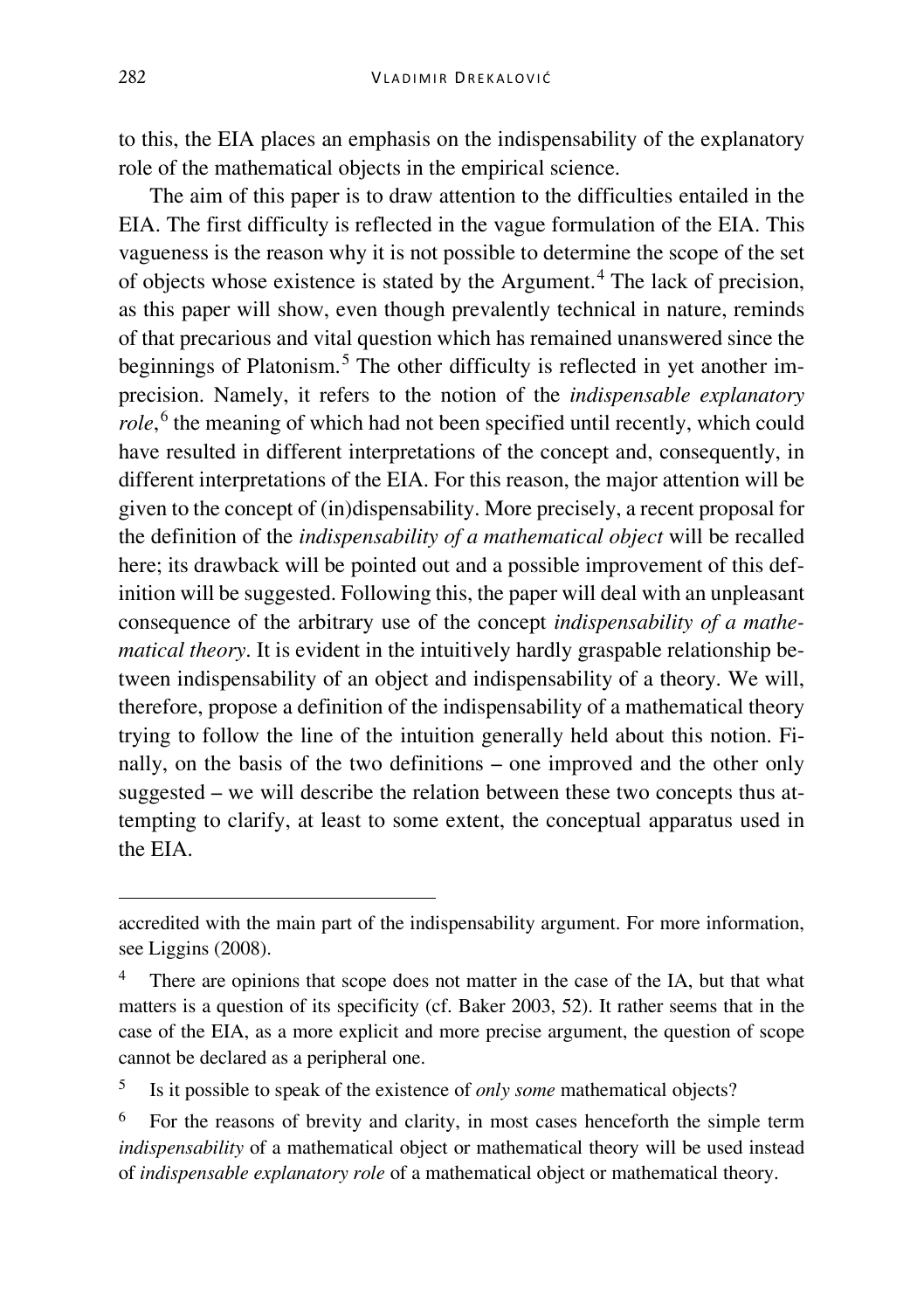#### **2. Baker's example – dilemmas**

When it comes to the explanatory role of mathematics in science, there are several analyses directly related to the EIA. Some of the authors point to the impossibility of reaching any conclusion about the existence of mathematical objects on the basis of their explanatory role in science (see Bangu 2008), whereas the others claim that mathematical objects possess no explanatory capacity whatsoever in the case of empirical events (cf. Daly and Langford 2009). Also, there are authors who adhere to the standpoint that mathematical objects and models do not explain empirical phenomena in a genuine way, but only represent them in one of the possible ways (cf. Saatsi 2011), while others observe that the expression "indispensable explanatory role" has been used imprecisely in the EIA (see Molini 2014). The latter observation will be the main focus of this discussion. Let us be reminded of the famous cicada example, the common point, used to illustrate the mathematical explanation of an empirical phenomenon:

The example featured the life cycle of the periodical cicada, an insect whose two North American subspecies spend 13 years and 17 years, respectively, underground in larval form before emerging briefly as adults. One question raised by biologists is: why are these life cycles prime? It turns out that a couple of explanations have been given that rely on certain number theoretic results to show that prime cycles minimize overlap with other periodical organisms. Avoiding overlap is beneficial whether the other organisms are predators, or whether they are different subspecies… (Baker 2009, 614)

For example, a prey with a 12-year cycle will meet – every time it appears – properly synchronized predators appearing every 1, 2, 3, 4, 6 or 12 years, whereas a mutant with a 13-year period has the advantage of being subject to fewer predators. (Goles et al. 2001, 33)

This seems to be an example of a purely physical phenomenon being explained by mathematical tools. It applies one of the basic facts of the number theory. Since the prime number can only be divided by itself and by 1, the cicada whose life span equals a prime number has more chance of survival than the cicada whose life span equals a composite number, because the latter encounters a larger number of predators during life cycles than the former. However, it is not clear that the above example is the case where mathematical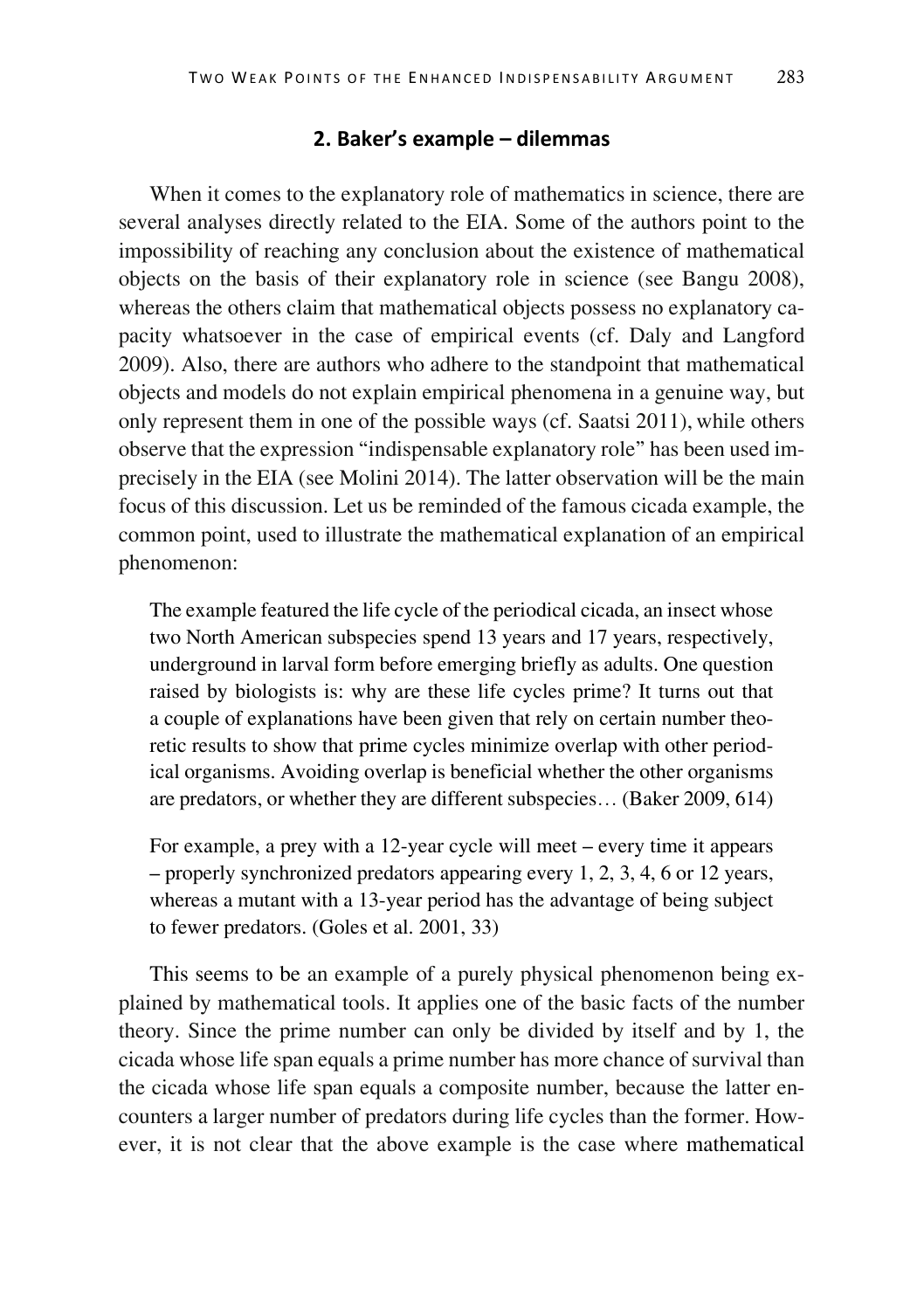objects play an *indispensable* explanatory role. Baker does not find it necessary to define the notion of indispensability, presumably considering its meaning as intuitively sufficiently clear. As we can see, the domain of the attribute *indispensable* is considerably broad. Mathematics can play an indispensable explanatory role in science, and so does a mathematical apparatus or a mathematical object (see Baker 2009, 613-614). The indispensability of the mathematical object  $O$  for the explanation of the physical phenomenon  $P$  is nonformally understood as the impossibility to explain the phenomenon *P* without the use of the object *O* and its accompanying features. Therefore, in this case, to explain the phenomenon *P*, no other mathematical object can be helpful. Moreover, no object whatsoever can be used for the purposes of explanation.

Before turning to the analysis of the concept of indispensability, let us accept it intuitively, as Baker did, and let us return briefly to the EIA. In the formulation of the Argument many imprecisions can be found, which could create additional confusion. What, exactly, is it about? The conclusion of the EIA tells us that we ought to rationally believe in the existence of mathematical objects. It is a rather vague formulation of a potentially very important proposition, which can create various interpretations of the EIA. Namely, it is not clear whether we ought to believe or not in the existence of *all* or just *some* of the mathematical objects. This question may seem not so important at first; however, the answer to it fundamentally determines not only the further stages in clarification of the indispensability concept and defense of the EIA, but also the consistency of the Platonist attitude on the existence of mathematical objects (see Baker 2003, 53). To answer this question, it is necessary to solve the corresponding detail in the second premise of the EIA first. In other words, we should establish whether *all* or just *some* of the mathematical objects play an indispensable explanatory role in science. It is as if Baker, as well as those who used the formulation for the purpose of analyses and criticism (see, e.g. Molinini 2014), has not omitted the potential quantifier by coincidence, leaving thus a room for the possibility of various interpretations on the one hand, perhaps for the improvements as well, and rendering all criticism easier on the other. The imprecision in the definition of the EIA, however, with its lack of quantifier, cannot be a support to Platonism.[7](#page-4-0)

<span id="page-4-0"></span><sup>&</sup>lt;sup>7</sup> If we were to express nominalist point of view with an opinion that there do not exist any abstract (mathematical) objects (see Baker 2003, 49), then the question about the EIA domain could easily be circumvented with the following answer: the primary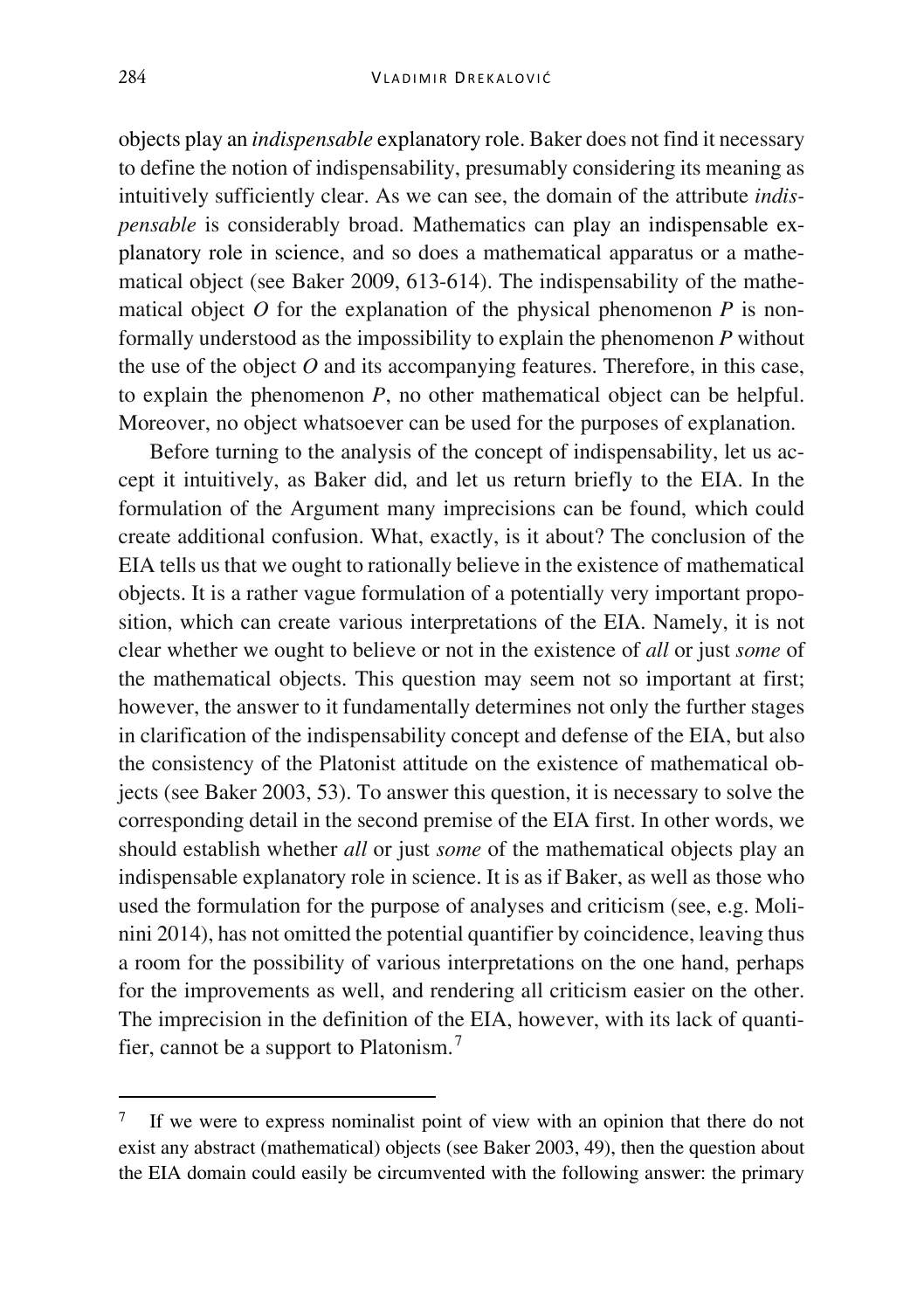We cannot know with certainty what idea Baker had in mind when he formulated the EIA. Nevertheless, analyzing his famous cicada example, it may be deduced that he gravitates more towards the particular quantifier premise:

(2a) *Some* mathematical objects play an indispensable explanatory role in science;

And, consequently, towards the conclusion:

(3a) Hence, we ought rationally to believe in the existence of *some* mathematical objects.

Namely, by means of the cicada example, he illustrates the proposition about the existence of mathematical explanation in science, as well as the indispensability of mathematical apparatus, which suffices as the proof of a proposition such as *some As are Bs*. One single example, without any attempt to systematically find a role of every mathematical object used in the explanation of physical phenomena is, needless to say, far from endeavors to explain that all mathematical objects are indispensable for explaining physical phenomena. If such is the case, then we could speak about the existence of a mathematical object, more precisely, those mathematical objects that are indispensable for the explanation of physical phenomena. On the other hand, we would allow that other mathematical objects, about whose existence we do know, do not exist, and, also, that some of them do exist without our knowledge of them at the moment, since we perhaps do not know yet about a mathematical explanation of the physical phenomenon in which those mathematical objects are used. If we are to follow this line of argument, let us consider a mode to use the EIA in the cicada example. We could, for example, claim that numbers 13 and 17 exist or, to extend it, that all prime numbers exist, even though we could have given the explanation in this case without using the concept of the prime number, but using only the feature of divisibility common to all prime numbers, 13 and 17 included. If we interpret the EIA in a more flexible way, we could claim

purpose of the EIA is to refute nominalism. The existence of just one abstract mathematical object is enough to do this, hence there is a sense in which the EIA can succeed without addressing the scope. However, could we possibly accept that the main mission of the EIA is rebuttal of nominalism, without an attempt to create a systematic tool supportive of Platonism? We do not encounter a support for such a viewpoint in Baker's recent texts (cf. Baker 2005; 2009; 2015).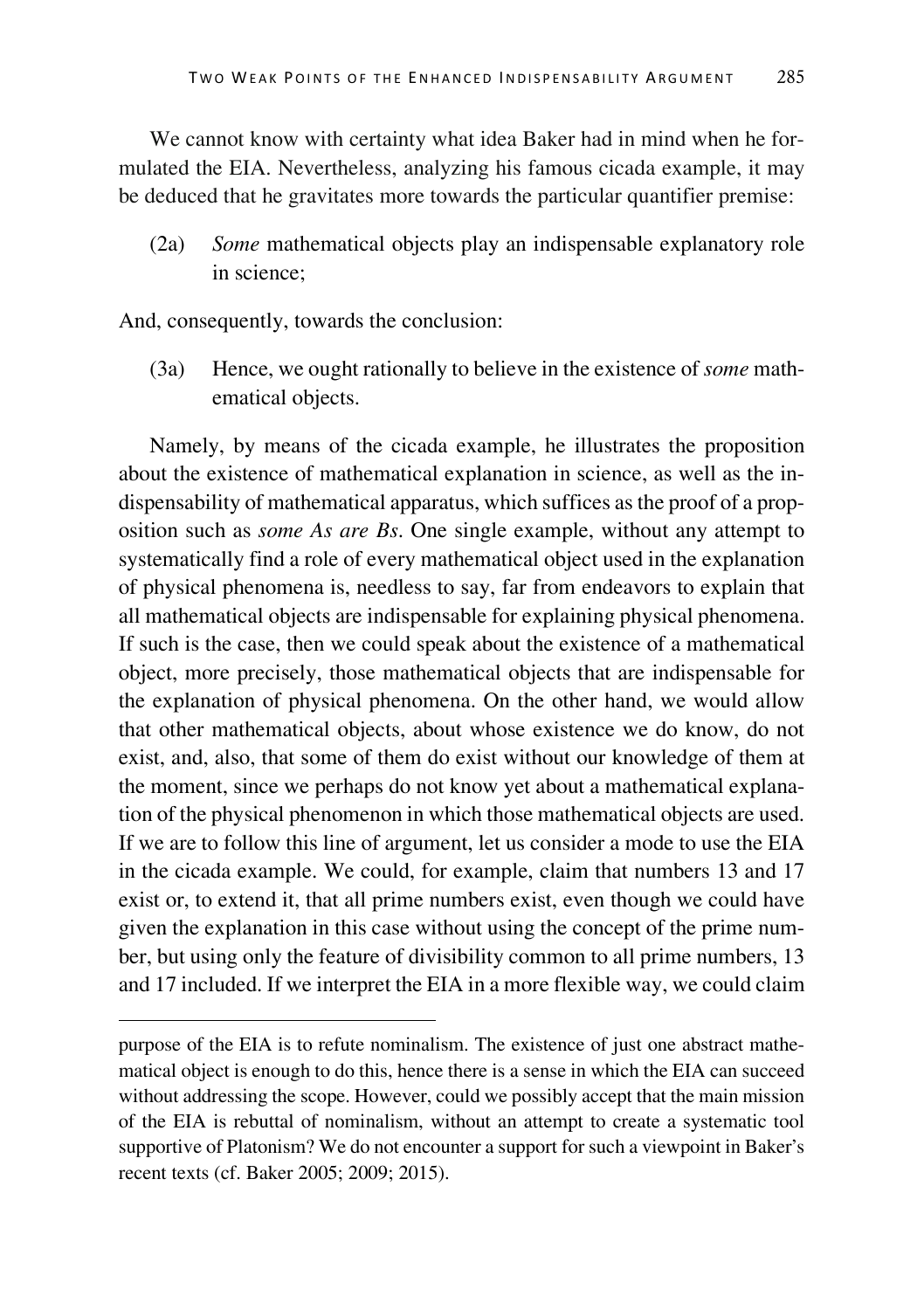that there are composite numbers as well, because without comparing them with 13 and 17, we would not be able to understand the "advantages" of the prime numbers in this particular example in the first place. Nonetheless, no matter how flexibly we understand the application of the EIA, on the basis of this physical phenomenon and the EIA, we will not be able to claim the existence of some other objects of the Number Theory for certain, such as, for example, Euler's function, $^8$  $^8$  and, in particular, those objects which do not belong do the Number Theory, such as Polish space,<sup>[9](#page-6-1)</sup> an object of the general topology. Indeed, as the mentioned objects are not used in the specific example, and as it has not been clearly indicated that they would ever be used for explaining a physical phenomenon, we cannot speak of their existence on the basis of the EIA. We can, therefore, speak of two levels of mathematical objects: of the "privileged" ones, which exist, and of those which do not have such a status, at least not at present. Evidently, the idea to use the EIA in order to prove the existence of *just some* of the mathematical objects appears rather unsustainable and easily discardable. Similar to this, the "partial" Platonism, seen recently in the philosophy of mathematics, was short winged as well.<sup>[10](#page-6-2)</sup>

Let us return to the concept of indispensability. Baker regarded it as intuitively clear, although he must have been well aware that the majority of objections to the EIA were to be expected on that very point. Namely, from the mathematical as well as layman's standpoint, the question highly expected is: in which way do we choose the mathematical apparatus for explaining a physical phenomenon? Is this choice an unambiguous process and what directs it? Is the whole process of selection an arbitrary one, carried out within random

<span id="page-6-0"></span> <sup>8</sup> Euler's function φ maps an arbitrary natural number *<sup>m</sup>* into the number of integers from 0 to  $m-1$  that are relatively prime to  $m$ . For example,  $\varphi(1) = \varphi(2) = 1$ ,  $\varphi(3) =$  $\varphi$  (4) = 2,  $\varphi$  (5) = 4. See Erdos and Suranyi (2003, 58).

<span id="page-6-1"></span><sup>9</sup> A Polish space is a separable and completely metrizable topological space. There are two fundamental examples of Polish spaces. The first one is the Baire space  $N<sup>N</sup>$ consisting of all sequences of natural numbers. The second one is the Cantor space  $2^N$ consisting of all sequences of 0's and 1's. See Dodos (2010).

<span id="page-6-2"></span> $10$  In Maddy (1990) we find an extremely odd idea about existence of only those mathematical objects which have a practical application, whereas other objects' existence is denied. The author abandoned that position afterwards, as it can be seen in Maddy (1997).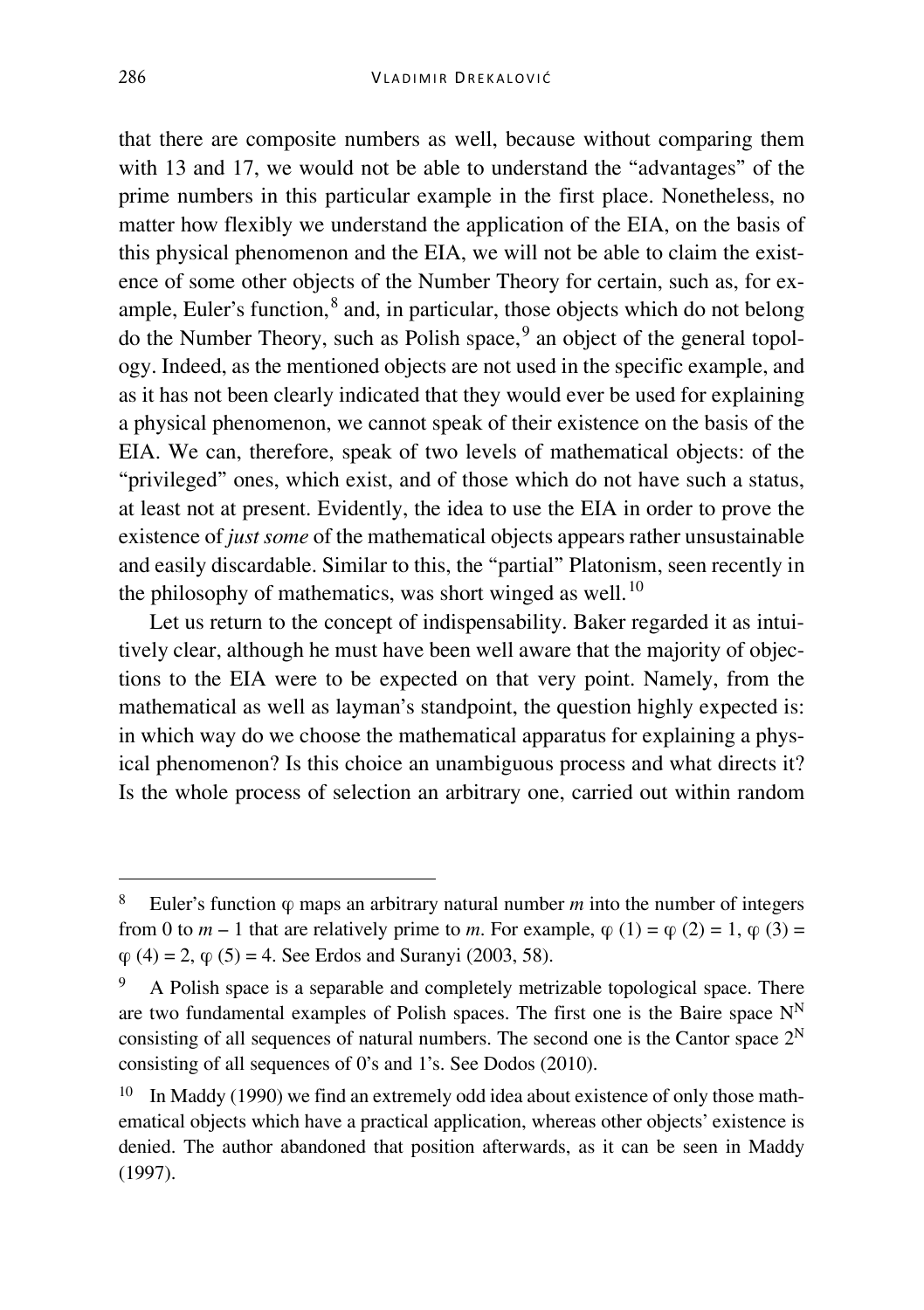circumstances, such as the affinity of the researcher, the current state of development of one of the mathematical theories, practical interests, etc.? Baker stated three types of arbitrariness that may occur in the explanation of a physical phenomenon (object, concept and theory arbitrariness), showing that none of them affects the EIA in any important way.<sup>[11](#page-7-0)</sup> However, in addition to these three, we can point to another type of arbitrariness which, generally speaking, has often been present in the mathematical community. We will name it *isomorphic* arbitrariness. In effect, it is a mode of mathematical thinking which is expected and natural, a type of attitude for which every mathematician is prepared even during the undergraduate university education. When we analyze the content of a mathematical theory  $M_l$ , it is mathematically natural to wonder whether, perhaps, there exists another theory  $M_2$  that would be isomorphic to the theory  $M_l$ .<sup>[12](#page-7-1)</sup> If that is the case, then, theoretically speaking, every object, proposition, proof or explanation within the theory  $M_l$  has its analogon in the theory  $M_2$ . It further implies that if a physical phenomenon  $P$  is explained by means of the object  $O<sub>1</sub>$  of the theory  $M<sub>1</sub>$ , then it can be explained, with equal adequacy, by the corresponding object  $O_2$  from the theory  $M_2$ . The choice of the alternative theory/object in this case does not depend on the physical phenomenon, but exclusively on the affinity of the researcher, or on some practical circumstances.<sup>[13](#page-7-2)</sup> Which one of the objects,  $O_1$  or  $O_2$ , is indispensable to the phenomenon *P*? None, according to Baker's intuition. Nevertheless, if we assume that there are no other objects which explain *P*, phenomenon *P* cannot be explained without at least one of these two objects. Therefore, they possess

An isomorphism between two vector spaces *V* and *W* is a map  $f: V \to W$  that

- 1. is a correspondence: *f* is one-to-one and onto;
- 2. preserves structure: if  $a, b \in V$  then  $f(a + b) = f(a) + f(b)$ , and if  $a \in V$  and  $k \in V$  then  $f(k, a) = kf(a)$ .

<span id="page-7-2"></span><sup>13</sup> Molinini pointed out the role of pragmatic circumstances in the decision-making process when it comes to choosing a suitable mathematical theory for explanation of a physical phenomenon (cf. Molinini 2014). However, this text offers the examples from alternative theory (set theory) and Minkowski geometry, which are not isomorphic in the strictly formal sense.

<span id="page-7-0"></span><sup>&</sup>lt;sup>11</sup> For further information, see Baker (2009, 615-619).

<span id="page-7-1"></span><sup>&</sup>lt;sup>12</sup> In other words, we will say that two theories (structures)  $M_1$  and  $M_2$  are isomorphic if there is a bijection between them that "preserves" all the relations and operations from the domain onto the codomain. If we would want to define isomorphic vector spaces within linear algebra, then we could do it in the following way: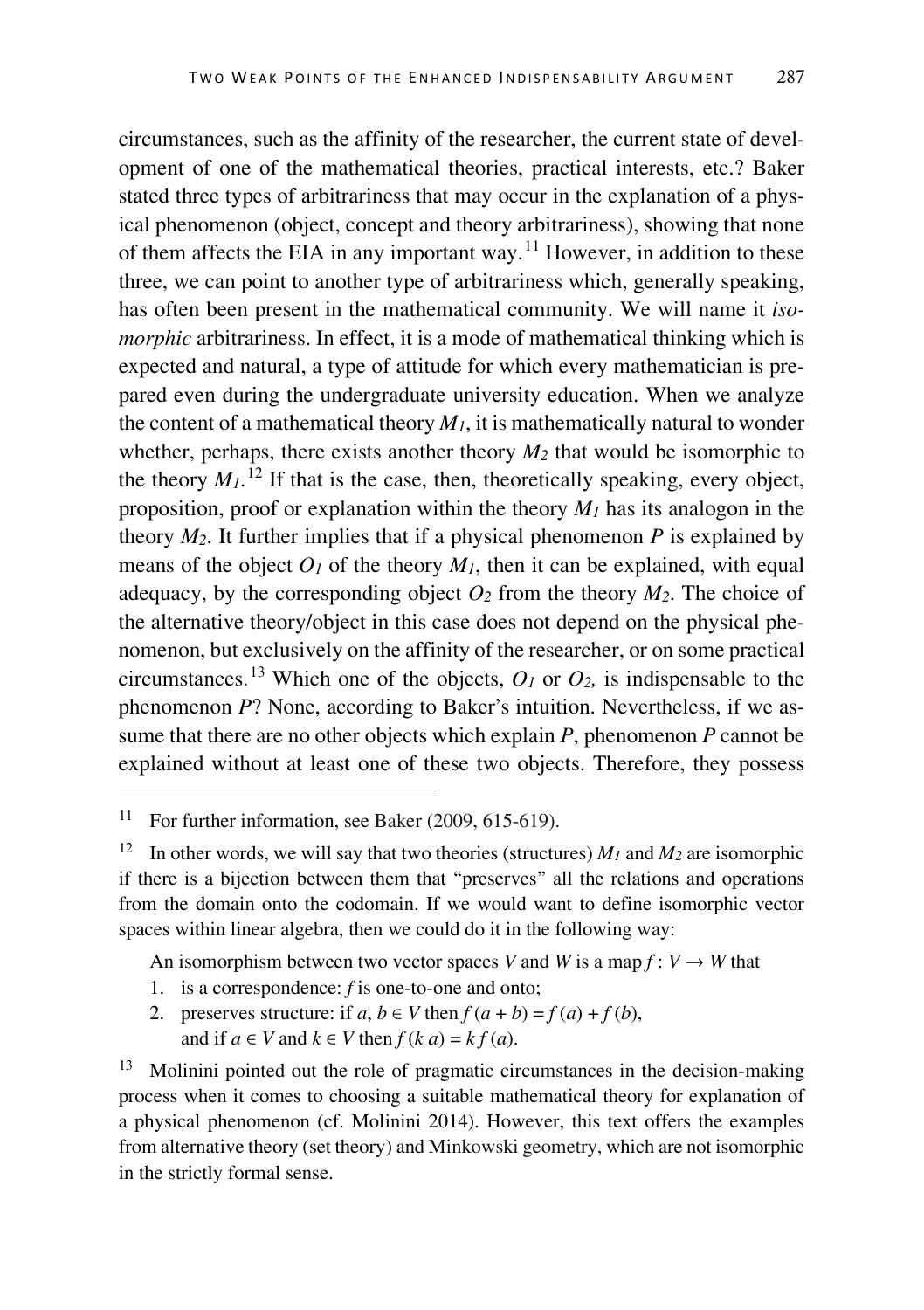a kind of *common* indispensability to *P*. A partial confusion created by this example proves a need for a more precise definition of indispensability.

On the other hand, the procedure of finding mathematical explanation of a physical phenomenon is methodologically similar to the procedure of finding mathematical explanation/proof of a mathematical phenomenon/proposition. In other words, extrinsic use of mathematical tools is methodologically similar to their use in intrinsic circumstances. When we deal with a proposition that should be proved in mathematics or, more realistically, when we have an intuitive sense of the correctness of a proposition, then we start from the already proved propositions and move towards the aimed proposition. There can be many proofs of this type and we could hardly ever state that we have reached their definite number.<sup>[14](#page-8-0)</sup> Correspondingly, in the extrinsic conditions such as Baker's cicada example we do not have formal tools by which we could prove the indispensability of mathematical objects. Namely, how can we prove that there is no other explanation within the number theory or some other theory? To put it differently, in order to state a proposition on the indispensability of the prime numbers in the cicada example, we should have a proof of the impossibility of a different mathematical explanation, which is far from a trivial task. Generally speaking, if we know that at time  $t_1$ ,  $O_1$  is the only mathematical object (also the object of the theory  $M_l$ ) used in the explanation of the phenomenon *P*, we cannot state the *absolute* indispensability of the object  $O<sub>1</sub>$  to the phenomenon *P*. In order to state such a proposition, we ought to prove that the phenomenon *P* cannot be explained at any other time  $t_n$ ,  $t_n > t_l$ , of the development of mathematics, by no other object  $O_n$  (which would be an object of the theory  $M_n$ ). Since at moment  $t_1$  we cannot know the explanatory capacities of objects and theories which are to be created in future, we cannot hope for such a proof either. What makes sense, however, is a consideration of a *conditional* indispensability in this context, that is, an indispensability that would aim at establishing itself as such in relation to the objects of the mathematical theories defined prior to the moment of the consideration of indispensability. Does this make the situation simpler? It does, so far as it provides a clear domain of defined objects on which indispensability is to be examined. However, broadly speaking, is there a methodology by which we could

<span id="page-8-0"></span><sup>&</sup>lt;sup>14</sup> For example, several proofs of the [Fermat's little theorem](https://en.wikipedia.org/wiki/Fermat%27s_little_theorem) are known today. A more extreme example provides several hundreds of proofs of the Pythagorean theorem. See Alkauskas (2009) and Loomis (1972).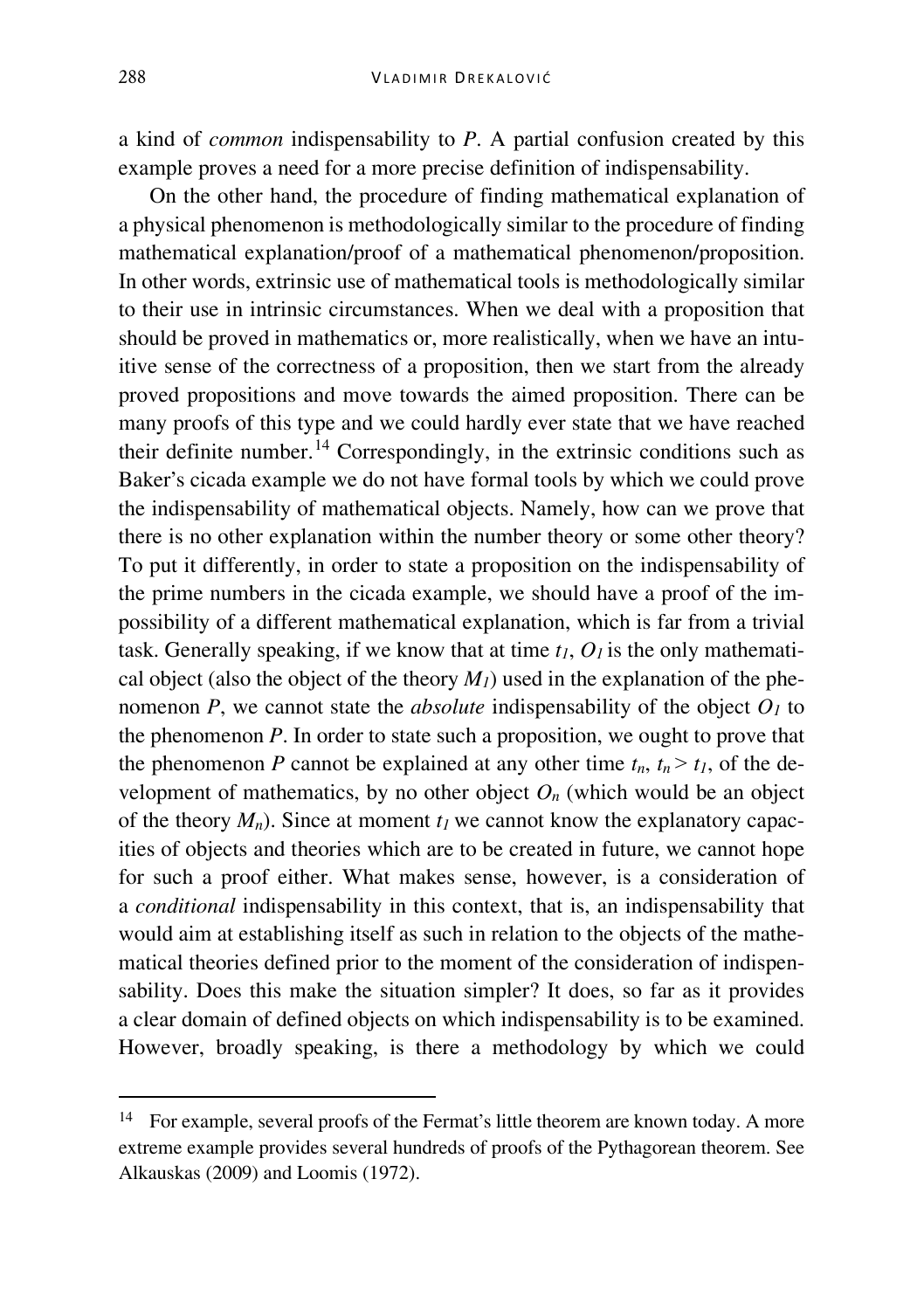precisely solve the question of the indispensability of the object that explains a phenomenon? Is there an algorithmic set of stages that would reveal with certainty that, for instance, there is no other mathematical object, taking into account all those defined so far, in all the theories, by which we could explain the cicada example? We are not in the possession of such a methodology at present, and the indispensability which we may attribute to an object is in this sense additionally conditional and relativized. The most we can say about an object is that it is indispensable to a phenomenon unless proved differently, which is a rather discouraging position from a researcher's viewpoint. Given this situation, it is far more pragmatic and reasonable to turn to more modest aims. One of these would be: a more precise definition of the concept of indispensability.

## **3. Is Molinini's definition suitable?**

The first part of this paper has underlined, among other things, the importance of a more precise definition of the indispensability concept within the EIA, with the aim of re-examining the power of the Argument as one of the main supporting tenants of Platonism. Daniele Molinini was the one to make a decisive and welcome attempt at this, proposing a definition of indispensability. In effect, he offered an explicit definition of *dispensability* (henceforth 'D1'):

A mathematical entity *x* is explanatorily dispensable to a scientific theory *T* if it is possible to find a theory *T* \* that:

- *(a)* does not employ the vocabulary of the mathematical theory *M* in which *x* is defined;
- *(b)* offers the same (or even more) explanatory power as *T*;
- *(c)* is empirically equivalent to *T*. (Molinini 2014)

We can notice that, when compared to Baker, the domain of the predicate *is (in)dispensable to* is more precise, at least in this definition. A mathematical object  $x$  is dispensable, or not, relative to a scientific theory  $T$ . In the first position of the predicate an individual mathematical object is implied, whereas the second position is occupied by an individual scientific theory. The intuition behind this definition is clear enough and it is similar to Baker's. Informally speaking, according to the definition, the mathematical object  $O$  is explanatorily dispensable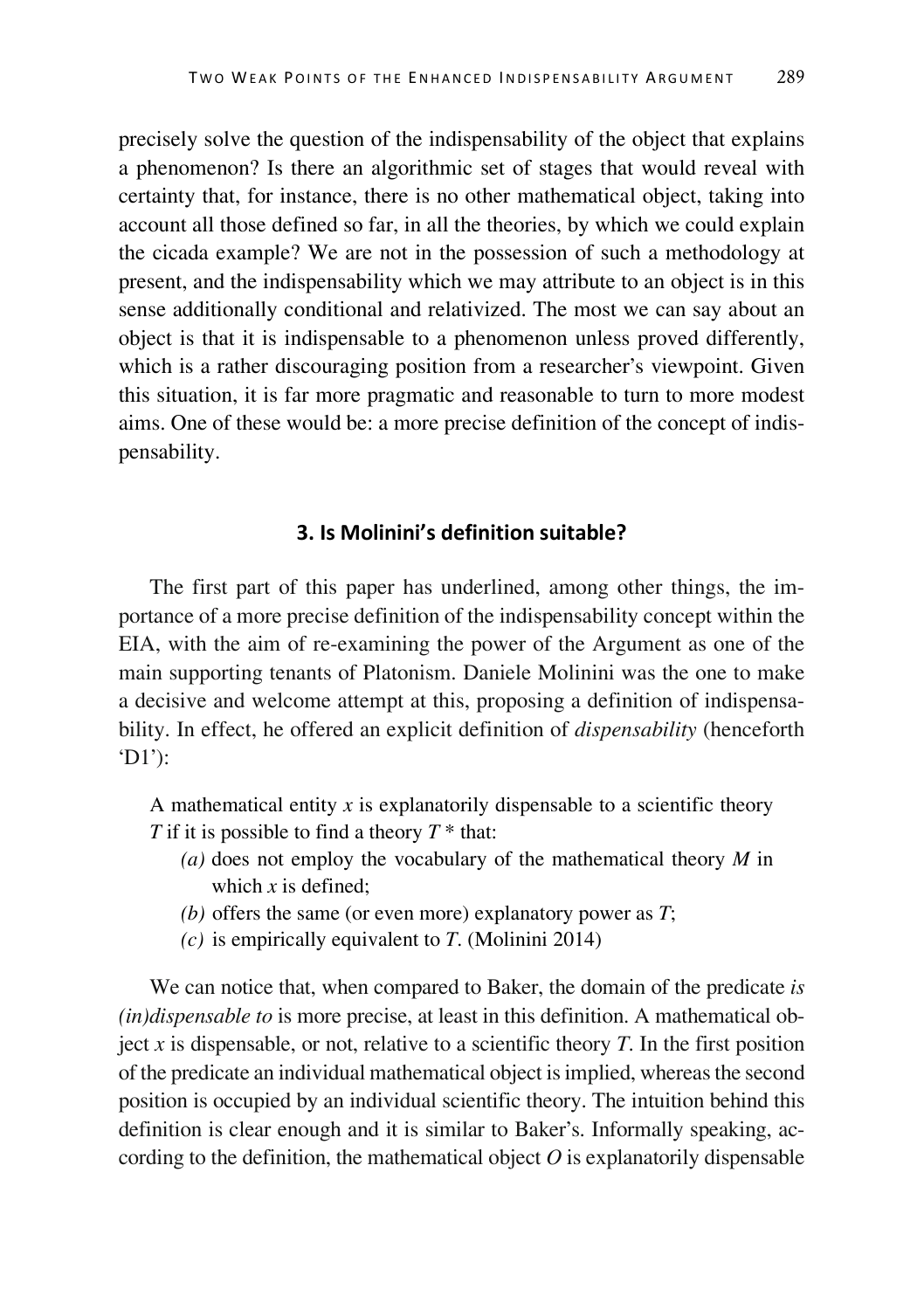to the theory *T* if it is possible to explain any phenomenon described by the theory *T* without *O*. Molinini provided several examples of the explanatorily dispensable mathematical objects, such as orthogonal matrices, Minkowski metric, set theory objects, etc. (see Molinini 2014), thus shattering the last hope that the EIA can be used to prove the proposition about the existence of all mathematical objects.[15](#page-10-0)

D1 was expected to be the operative tool by means of which we could establish with certainty whether a specific mathematical object is indispensable to a specific scientific theory. Let us see if D1 reached this goal – a formalization of the concept which had been used non-formally beforehand, that is, if this formalization covered all the cases which we non-formally consider as dispensable. If we are to pursue Baker's intuition, we can state that the mathematical object *O* is explanatorily indispensable to the physical phenomenon *P* if and only if the phenomenon *P* cannot be explained without using the object *O* and its features. According to this, the mathematical object *O* is not explanatorily indispensable, that is, it is dispensable to the phenomenon *P* if and only if the phenomenon  $P$  can be explained without using the object  $O$  and its features. Therefore, intuitively speaking, a mathematical object is dispensable not only if there is an alternative to it when it comes to explaining a phenomenon, but also, as is trivially implied, if it does not explain a phenomenon at all. For example, Minkowski metric, as an object of the Minkowski geometry, is dispensable to a phenomenon of the theory of special relativity, known as FitzGerald-

<span id="page-10-0"></span> <sup>15</sup> The problem of the so-called *weaker alternatives* in the explanation of phenomena is emphasized in Pincock (2012, 212-213). Claim  $p$  and claim  $q$  explain (individually) phenomenon *P*, with *p* being a stronger mathemathical claim than *q* (*q* follows from *p*, but not vice versa). If the explanatory power of claim *q*, when connected with the phenomenon *P*, is not lesser that that of *p*, it is not clear on what basis *p* would be preferred over *q*. For example, in the cicada case, let us assume that

p: prime periods minimize intersection (as compared to nonprime periods);

q: prime periods of less than 100 years minimize intersection.

According to Pincock we would be able to use *q* as an equally powerful explanation of the chosen phenomenom. In the context of the EIA, however, this quarantees existence of only those numbers smaller than 100, which is obviously an unacceptable consequence.

I am grateful to the anonymous referee who has brought my attention to this point.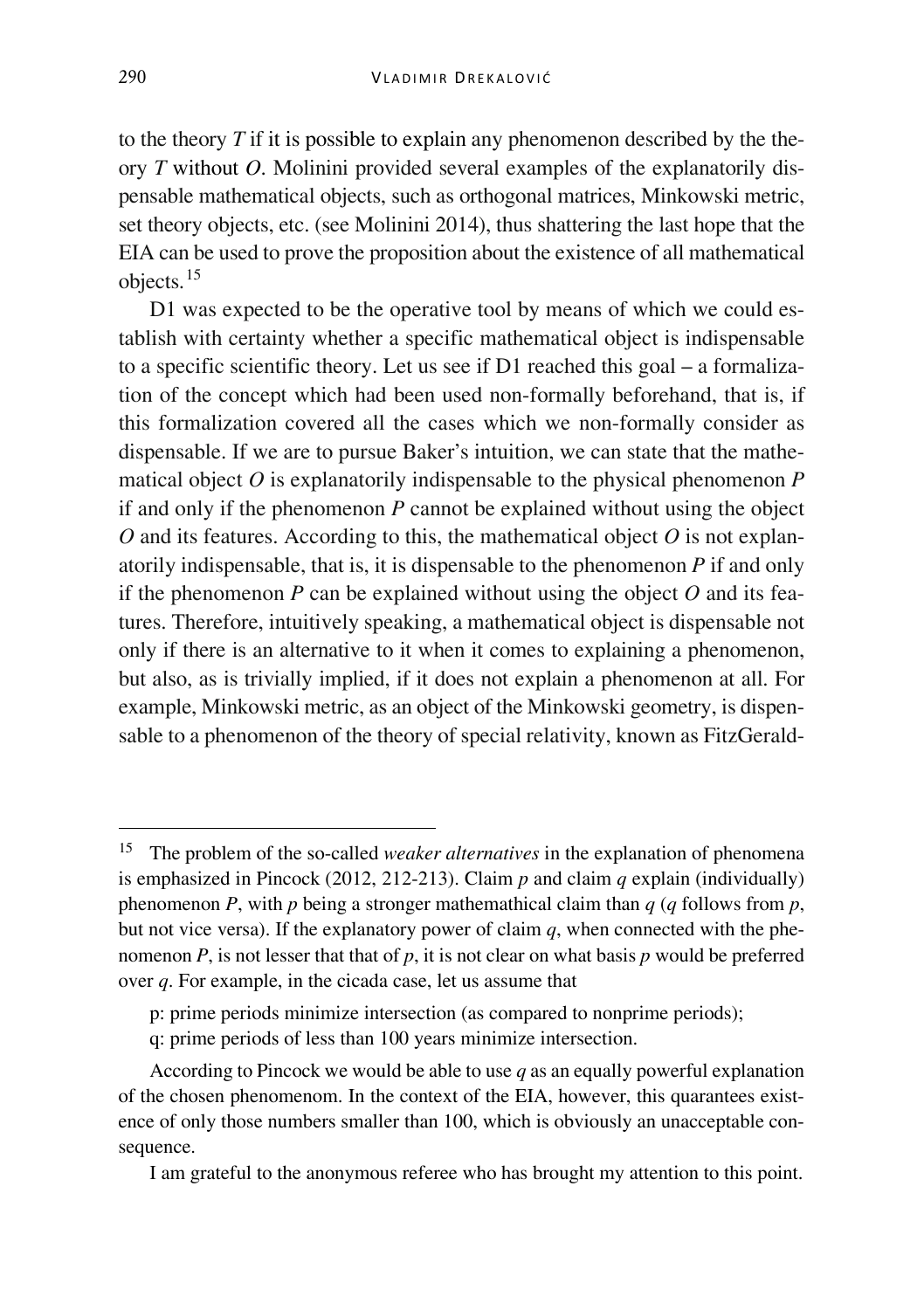Lorentz contraction.<sup>[16](#page-11-0)</sup> We speak of dispensability in this case because in addition to the explanation of this phenomenon in which Minkowski metric is used, there is also an alternative – an axiomatization of the set theory by means of which the description of the contraction is acquired as a theorem.<sup>[17](#page-11-1)</sup> Also, as for the Polish space, a general topology object, the same is true. Namely, on the basis of the available reference books, the Polish space is entirely unusable for explaining length contraction, which makes it dispensable to this phenomenon. As far as examples like these are concerned, D1 follows intuition. According to it, some of the objects of set theories, as well as Minkowski geometry, are not the only ones dispensable to the length contraction, but the same goes for the Polish space, being an object which does not explain it at all.

What we intend to suggest is that D1 has not covered all the intuitively dispensable objects. It is, therefore, too narrow. The problem here does not lie in the objects which explain a certain phenomenon, but for which there is an alternative explanatory object, neither in the objects which do not explain it but are part of the mathematical theory to which the object that explains the phenomenon does not belong. In these cases, D1 functions correctly. In other words, according to it, these objects are dispensable. The target of our attempts to show that this definition is not broad enough includes those mathematical objects that are dispensable on the basis of the criterion: "[it] does not explain a scientific phenomenon and belongs to the same mathematical theory as the object which does explain the phenomenon." Indeed, let us assume that *x* and *y* are objects of a mathematical theory *M*, the object *x* being enough to explain the phenomenon *P* of the scientific theory *T*, with no alternative of another object from another theory that could explain *P*, the object *y* included. Let us also assume that the object *y* does not explain any other phenomenon of the theory *T*. Intuitively, *y* is explanatory dispensable to the theory *T* since it is not used in any way to explain any of its phenomena. However, it is not dispensable according to D1, it is indispensable! How? In relation to *y* and *T*, the condition a) of the definition D1 was not fulfilled, because it is not possible to find a theory *T\** which does not employ the vocabulary of mathematical theory *M*

<span id="page-11-0"></span><sup>&</sup>lt;sup>16</sup> It is a phenomenon in which the length of the body in motion is shortened, according to the precisely set formula, depending on the velocity of its motion in relation to the point of the observer.

<span id="page-11-1"></span> $17$  On the proof of dispensabilty of the Metric and the use of the set theory in this case see Molinini (2014) and Andreka et al. (2007, 29-30).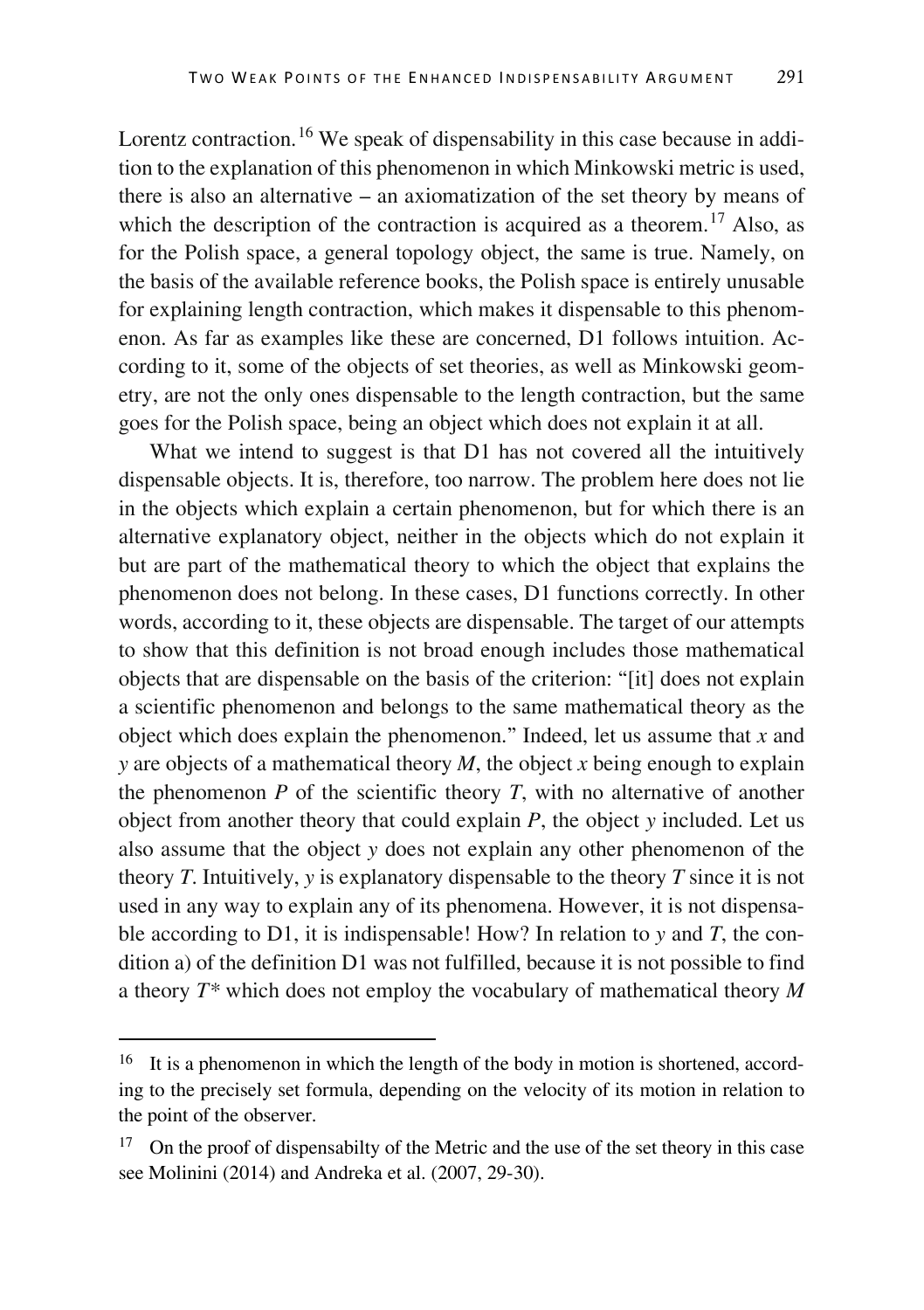in which *x* and *y* are defined and which fulfills the remaining two conditions of the definition. We can say that on the basis of D1, *y* is indispensable without taking merits for it, which is neither expected nor desirable. For example, if the numbers 13 and 17, or prime numbers in general, are indispensable objects of the number theory in the cicada example, then an object of number theory such as the previously mentioned Euler's function is altogether unusable for an explanation of the phenomenon and cannot therefore be intuitively indispensable.[18](#page-12-0) Contrary to intuition, however, D1 gives it precisely that kind of status. Thus, D1 formally allows for a large class of objects to be considered indispensable, even though they are not intuitively experienced as such, which subverts the very purpose of defining.

Along the lines of these objections, we can propose a possible improvement of D1. It would suffice to alter only the initial part of the definition D1:

*A mathematical entity x is explanatorily dispensable to a scientific theory T iff either x does not explain any phenomenon described by the theory T, or it is possible to find a theory T \* that:*

- *1. does not employ the vocabulary of the mathematical theory M in which x is defined;*
- *2. offers the same (or even more) explanatory power as T;*
- *3. is empirically equivalent to T.* [19](#page-12-1) (henceforth D2)

In addition, D2 includes all the types of the previously mentioned cases which we understood as dispensable and D1 did not treat them as such.

Despite the fact that the difference between D1 and D2 may appear as only technical and insignificant, it turns out that it changes the conception of the indispensability of the entire mathematical theory. Before expanding on this, let us refer to a notational remark. Hereinafter, due to reasons of brevity and

<span id="page-12-0"></span><sup>&</sup>lt;sup>18</sup> We assume here that the object in question is not used to explain another phenomenon which, along with cicada example, could be placed into a wider biological theory, such as, for instance, the cicadas' life-cycle theory or theory of the life-cycles of animals in general.

<span id="page-12-1"></span><sup>&</sup>lt;sup>19</sup> In D2 we have not specifically differentiated between unexplanatory mathematical objects of the scientific theory *T*, depending on the fact if they do or do not belong to the mathematical theory whose object (possibly) explains a phenomenon of the theory *T*. A definition which would insist on such a sensibilty would probably be rather more complex and far more different from D1.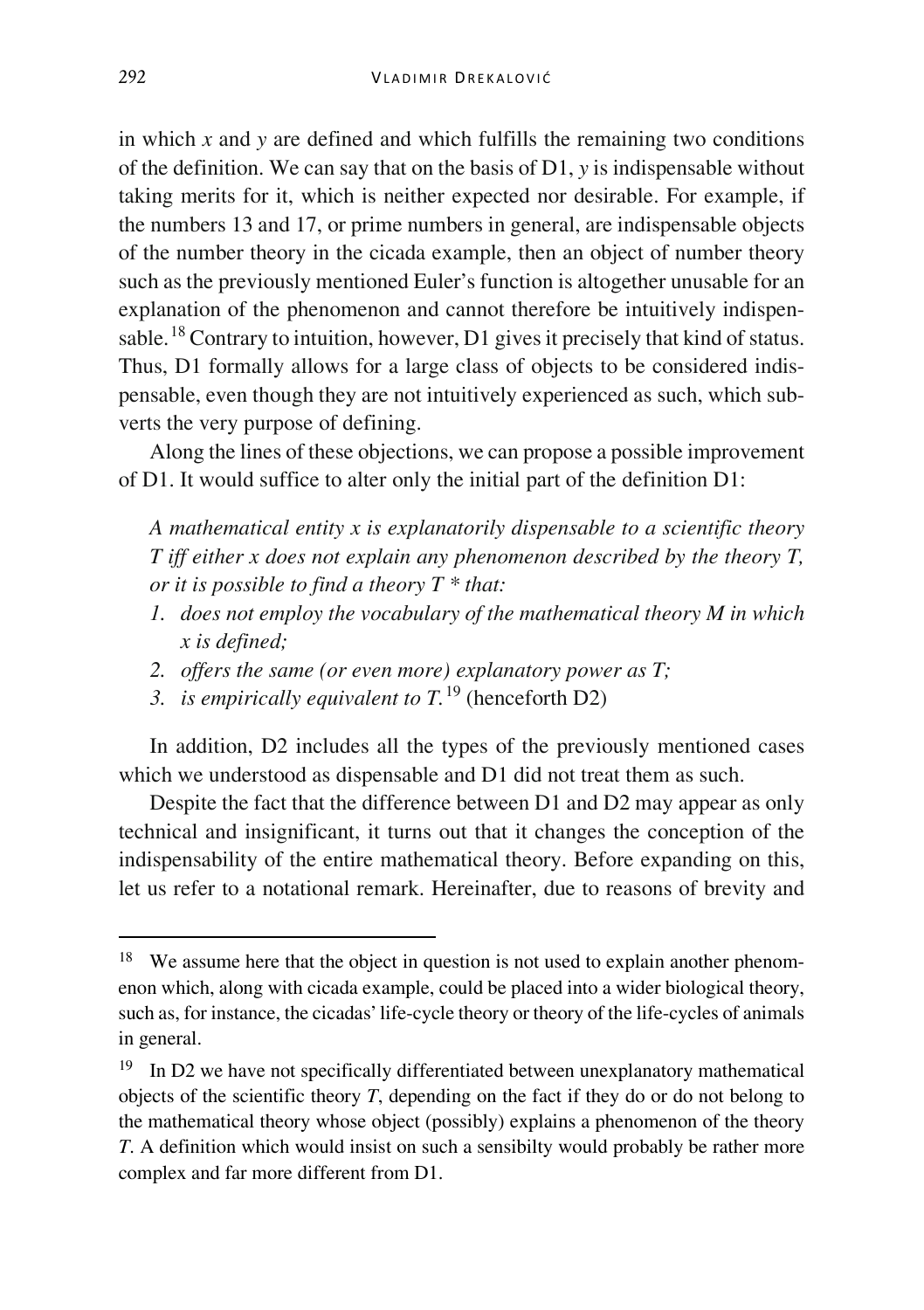clarity, we shall refer to the mathematical object *x* which does not play an explanatory role in theory *T* at all as *trivially* dispensable. If an object *x* plays an explanatory role in theory *T*, but there is an alternative to it, another mathematical object *y*, then we shall say that *x* is *non-trivially* dispensable for *T*.

Another interesting novelty about D1 is that it considers the explanatory indispensability of a mathematical object to a scientific theory (or to a phenomenon of that theory) within the framework of a suitable mathematical theory, within which the object is defined. This approach seems correct, as the objects are defined by means of the vocabulary of the theory to which they belong. Also, the features of those objects are formulated in relation to other objects of the theory. Nevertheless, after the object-theory context in D1 was established, there is one thing which remained vague. Even though Molinini reserved the first position in the domain of *is dispensable* predicate for mathematical objects, by which he does not entail mathematical theories, he still speaks about dispensability of mathematical theory as well, asserting soon after that

In fact, it says that dispensability of an entity is tantamount to the dispensability of the theory in which that entity is defined, and vice versa… (Molinini 2014)

This does not define dispensability of the theory at all. In this respect, Baker and Molinini take a similar position. The former employed the concept of an object's (in)dispensability in a non-formal manner, whereas the latter employed a theory's dispensability in such a way. If we attempt at questioning the justifiability of the above quotation, it ensues that we cannot treat the dispensability of a theory in a non-formal way either.

Every mathematical theory defines some mathematical objects.<sup>[20](#page-13-0)</sup> At first, it may appear natural to state that a mathematical theory is dispensable to

<span id="page-13-0"></span> $20$  An additional explanation should be provided at this point, which could have been done earlier, when the notion of *isomorphic arbitrariness* was introduced. I want to thank an anonymous referee for having brought my attention to this point. Namely, when we say that *every mathematical theory defines some mathematical objects* we are in effect referring to the theory-object relation which is common in mathematics. Theory *is composed* of objects, of their features and relations that exist among them. Objects are described by means of definitions and by means of propositions. When we say *objects* we refer to all basic and defined concepts that are part of a theory. For example, prime and composite numbers, as well as Euler's function are defined objects of number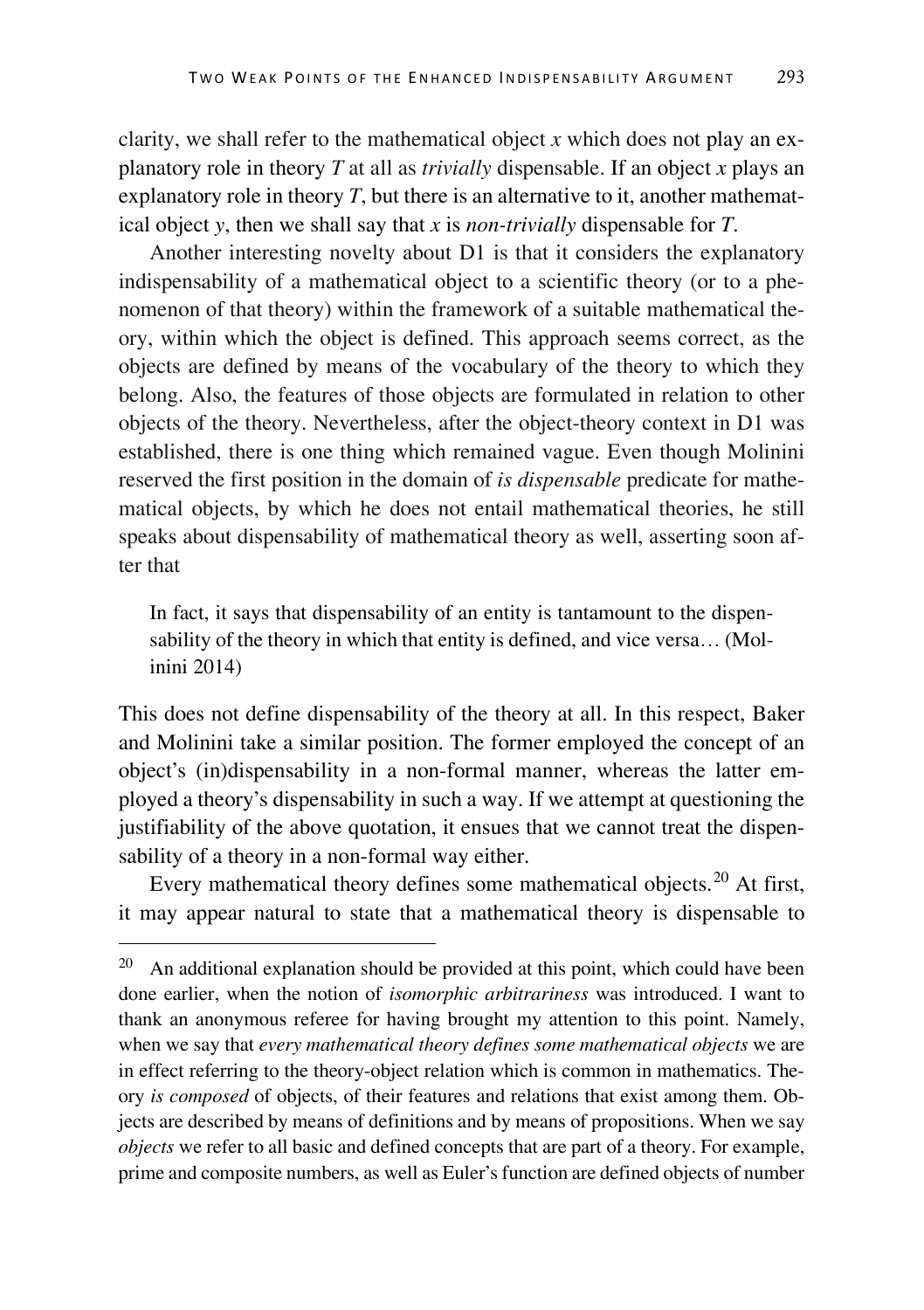a scientific theory *T* if all its objects are dispensable, that is, to state that a theory is indispensable if it has at least one object which is indispensable to the theory *T*. However, if we are to proceed in that way, then we would, for example, consider as dispensable the mathematical theory *M* which contains the objects  $x$  and  $y$ , both being non-trivially dispensable to the theory  $T$ , if, in that case, there are no objects outside the theory *M* which play an explanatory role in the theory *T*. It would mean that some phenomenon described by the theory T cannot be explained without the theory *M*, and, consequently, it would not be in accordance with the intuition that instructs us to state that the theory *M* is dispensable. For that reason, we need a new definition that would follow the usual intuition about the dispensability concept, also respecting the last particular case:

*A mathematical theory M is dispensable to a scientific theory T if and only if for every object x of the theory one of the following conditions is fulfilled:*

- *1. The object x is trivially dispensable to the theory T;*
- *2. The object x is non-trivially dispensable to the theory T and there is a mathematical object y which does not belong to the theory M, and which is non-trivially dispensable to the theory T* (henceforth D3).

This definition makes it clear that a mathematical object can fulfill only one of the set conditions. On the basis of this, we shall consider as dispensable only that theory in which all the elements are dispensable, with the exception that, if it is a non-trivial dispensability, we can find an alternative mathematical

Ĩ

theory. Vectors and vector spaces are objects of linear algebra. Namely, both vector and vector space belong to the category of defined objects. Neuter element of the structure (N, +) is an object of the algebra, but that structure is itself also an object of the algebra. Indeed, both the neuter element and the structure (N, +) are also defined concepts. Thus, the world of mathematical objects is rather broad and composed of various entities, not unlike the biological world of which we all are parts. This complexity does not appear to be a reason for concern because it does not entail neither formal nor intuitive obstacles related to the analyses of the EIA. Let us mention that every mathematical object is observed in *the context* of some theory or, more specifically, in the context of some structure. For instance, the before mentioned neuter element can be observed in the context of a theory called algebra, but also in the context of a specific structure – groupoid (N, +). An arbitrary vector, for example  $(a_1, a_2, \ldots, a_n)$ ,  $a_i \in R$ , can be observed as an object in the context of a theory called linear algebra, but also in the context of a specific structure – n-dimensional vector space. See Drekalović (2015, 316-320).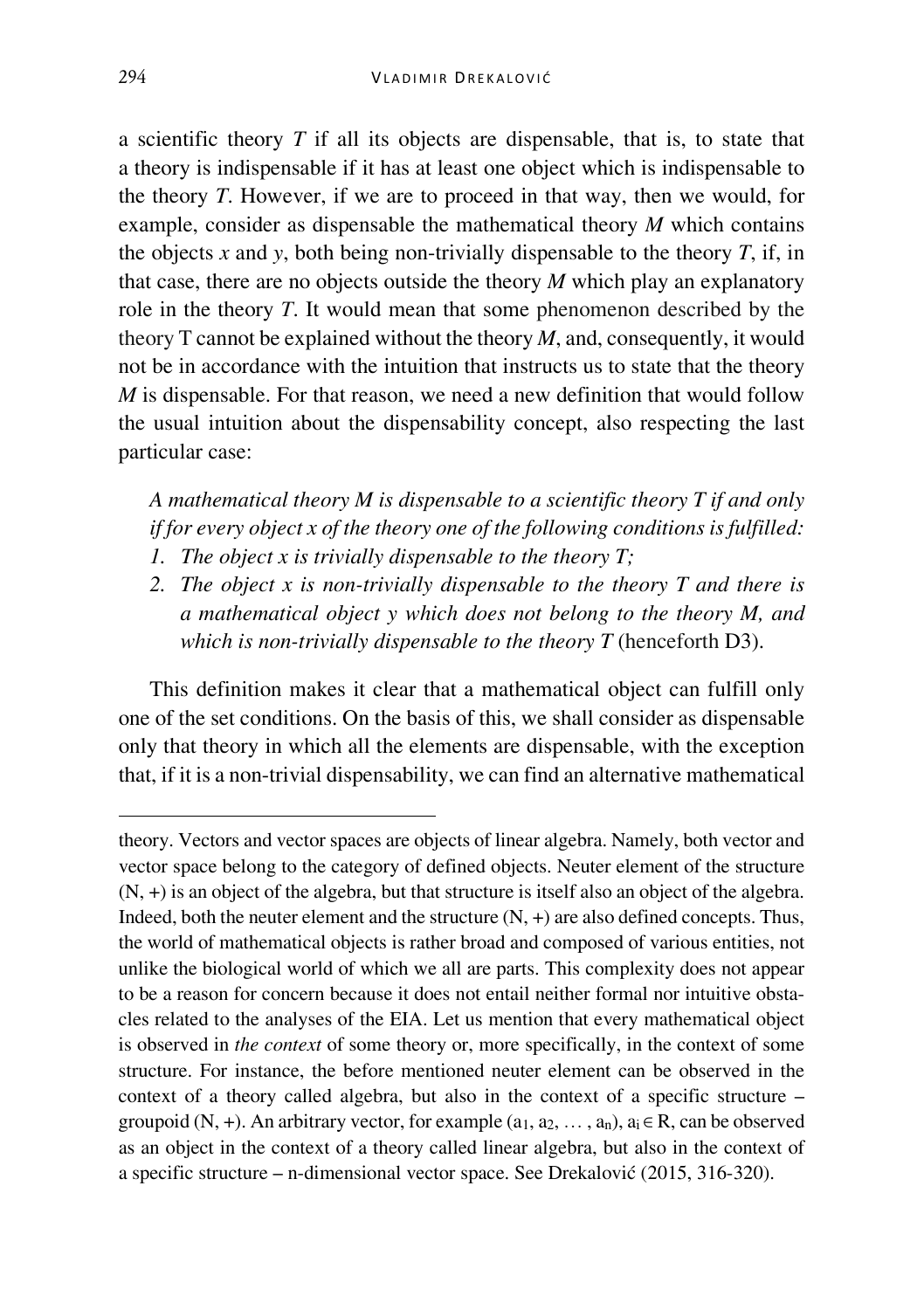object outside the theory *M*. We will be able, therefore, to explain the phenomenon described by the theory *T* without the theory *M*, which is in accordance with the intuition of dispensability. Eventually, it is obvious from the above given definition that we will state that a mathematical theory  $M$  is indispensable to the scientific theory *T* if and only if there is an *x* object of the theory *M* which is indispensable to the theory  $T$ , or is non-trivially dispensable but without a dispensable alternative which is not a part of the theory *M*. [21](#page-15-0)

If we agree that the above definition describes to some extent the intuition of dispensability of a theory, let us examine from the formal standpoint the relation between a mathematical object and the theory which contains it. Obviously, dispensability of a mathematical theory and that of its object is not the same thing. It is far from that. To be more precise, according to D3, dispensability of a theory *M* entails dispensability of the objects of that theory. In other words, it cannot occur that a mathematical theory is dispensable to scientific explanations of a phenomenon and one of its objects is not, which trivially results from D3. On the other hand, on the basis of D3, generally, dispensability of an arbitrary object does not imply dispensability of the whole theory, with all its objects included. For example, some of the number theory objects, such as Euler's function, are dispensable to the cicada example according to D2, but that does not imply that the same goes when it comes to the entire theory. According to D3, as well as according to the expected intuition, number theory is indispensable to the mentioned phenomenon.

### **4. Conclusion**

It seems that the EIA, in its present form, still cannot contribute to the strength of Platonism. This text has pointed to several reasons why that is the case. Firstly, the very formulation of the EIA contains elementary technical impreciseness related to the absence of appropriate quantifiers, which further

<span id="page-15-0"></span> <sup>21</sup> To put it more formally, a mathematical theory *<sup>M</sup>* is indispensable to the theory *<sup>T</sup>* if and only if there is a mathematical object *x* of the theory *M* for which two following conditions are required:

<sup>1.</sup>  $x$  is not trivially dispensable;

<sup>2.</sup> *x* is not non-trivially dispensable or there is no a mathematical object *y* which does not belong to the theory *M*, and which is also non-trivially dispensable to the theory *T*.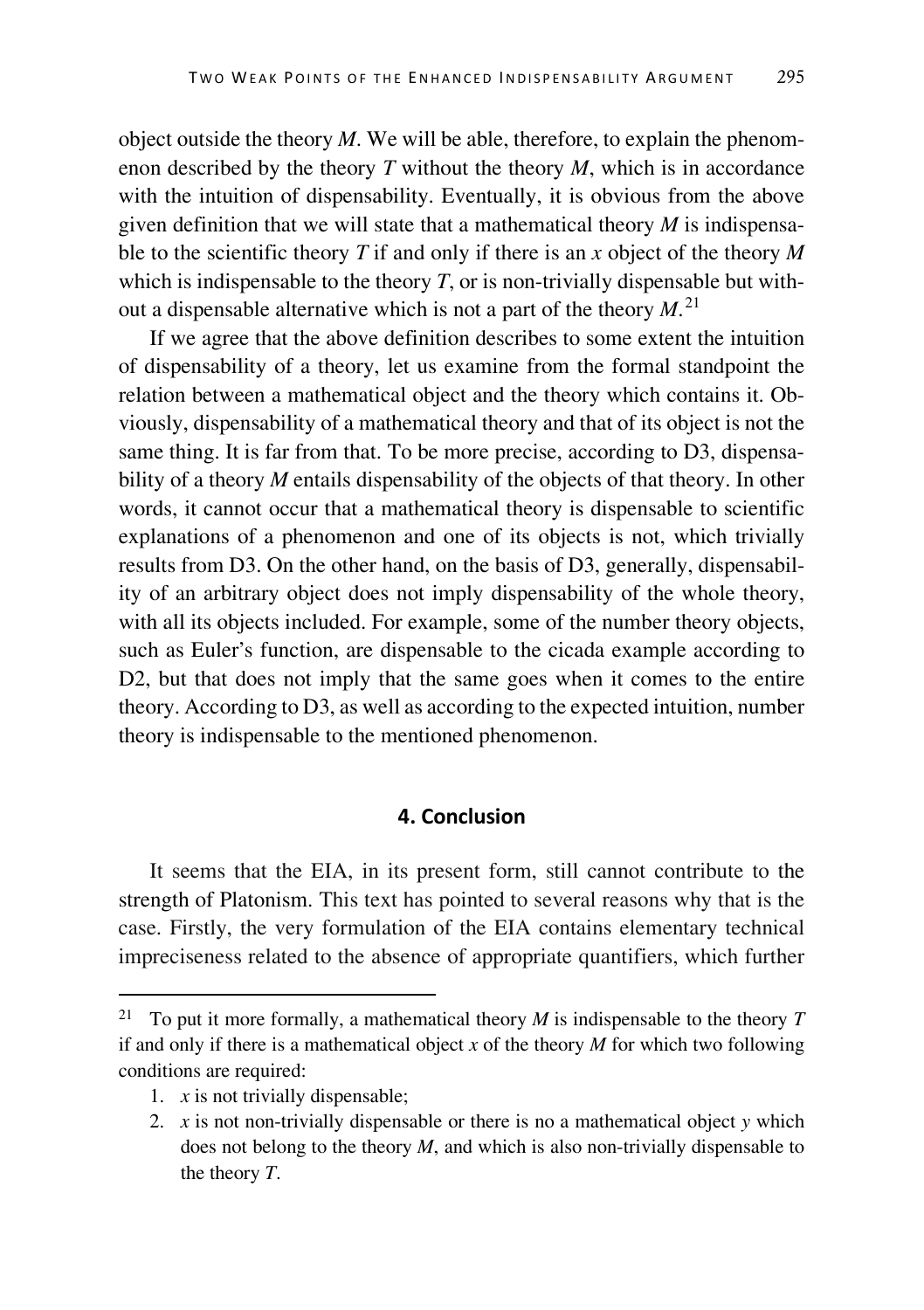extends the impreciseness onto the ontological level. This form of the EIA leaves one of the main questions about existence in mathematics unresolved. Namely, it is not entirely clear, as the EIA has shown, whether the Platonists aspire to discuss only the existence of a limited number of mathematical objects, without dealing too much with the objects whose existence could not have been granted or, contrary to that, the EIA has a significantly larger aim to fight for the existence of the ultimately defined object of all the mathematical theories.

Why should we expect a solution to this Platonist position exactly from the EIA? Is it not too much to expect that, as an argumentative tool of a very short history, it can be employed to resolve a question which has remained open from the very beginnings of Platonism? There exists at least one reason why the great hope is invested in this argument. With the EIA's modal and syllogistic formulation, it has already been indicated that there are unquestionable tendencies towards stricter and almost formal explanation of the existence of mathematical objects issue. That kind of logical explanation is, at minimum, expected to offer a completely clear proposition about its field of reference – only some or all the objects. This field of reference cannot be seen in the EIA.

Molinini has reminded recently that the lack of precision is a general deficiency of the Argument, pointing to the desirability of an additional definition of the dispensability concept, which is essential to the Argument. His contribution is important not only because of the efforts to define the concept of dispensability on the basic level, but also because he underlined that it makes sense to consider dispensability of a mathematical object only in the context of the entire mathematical theory to which the object belongs, and not as isolated and independent from other objects of the theory. However, as we have seen, those attempts have in a sense also displayed some of their own drawbacks, both formal and fundamental. They have also remained incomplete. By incompleteness we refer exclusively to the intuitive approach to the concept of dispensability of a mathematical theory, even though in his criticism of Baker, Molinini has started precisely with the idea that the intuitive notion about an object's (in)dispensability should be reinforced with somewhat more formal approach. There is no reason why dispensability of a theory should not acquire the same treatment. We have drawn attention to a technical shortage of the definition D1, the reason why it does not encompass some of the trivially dispensable objects, and we have then proposed the definition D2, which surpasses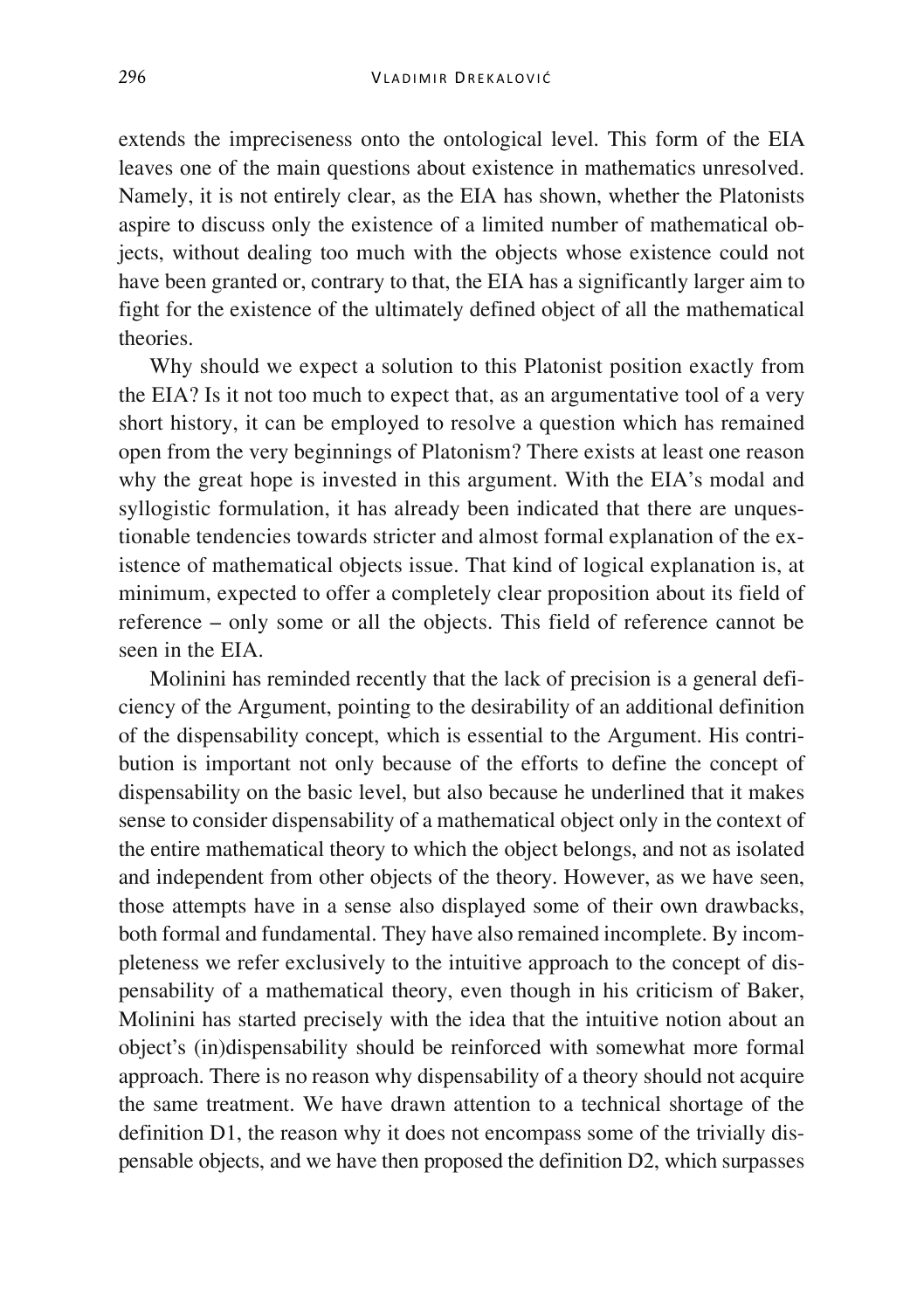that shortage. On the basis of that, as well as on the basis of the expected intuition, we have proposed the definition D3 of the dispensability of a theory. This has shown that (in)dispensability of a mathematical theory can by no means be the same thing as (in)dispensability of its arbitrary object.

#### References

- ALKAUSKAS, G. (2009): A Curious Proof of Fermat's Little Theorem. *The American Mathematical Monthly* 116, No. 4, 362-364.
- ANDRÉKA, H., MADARÁSZ,J. X. and NÉMETI, I. (2007): Logic of Spacetime and Relativity. In: Aiello, M., Pratt-Hartmann, I. and Benthem, J. (eds.): *Handbook of Spatial Logics*. New York: Springer, 607-711.
- BAKER, A. (2003): The Indispensability Argument and Multiple Foundations for Mathematics. *Philosophical Quarterly* 53, No. 210, 49-67.
- BAKER, A. (2005): Are There Genuine Mathematical Explanations of Physical Phenomena? *Mind* 114, 223-238.
- BAKER, A. (2009): Mathematical Explanation in Science. *British Journal of Philosophy of Science* 60, 611-633.
- BAKER, A. (2015): Parsimony and Inference to the Best Mathematical Explanation. *Synthese*, doi: 10.1007/s11229-015-0723-3.
- BANGU, S. (2008): Inference to the Best Explanation and Mathematical Realism. *Synthese* 160, 13-20.
- COLYVAN, M. (2001): *The Indispensability of Mathematics*. New York: Oxford University Press.
- COLYVAN, M. (2002): Mathematics and Aesthetic Considerations in Science. *Mind* 111, 69-74.
- DALY, C. and LANGFORD, S. (2009): Mathematical Explanation and Indispensability Arguments. *Philosophical Quarterly* 59, 641-658.
- DODOS, P. (2010): *Banach Spaces and Descriptive Set Theory: Selected Topics*. New York: Springer.
- DREKALOVIĆ, V. (2015): Some Aspects of Understanding Mathematical Reality: Existence, Platonism, Discovery. *Axiomathes* 25, No. 3, 313-333.
- ERDOS, P. and SURANYI, J. (2003): *Topics in the Theory of Numbers*. USA: Springer.
- GOLES, E., SCHULZ, O. and MARKUS, M. (2001): Prime Number Selection of Cycles in a Predator-Prey Model. *Complexity* 6, No. 4, 33-38.
- LIGGINS, D. (2008): Quine, Putnam, and the 'Quine–Putnam' Indispensability Argument. *Erkenntnis* 68, 113-127.
- LOOMIS, E. (1972): *The Pythagorean Proposition*. Washington: National Council of Teachers of Mathematics.
- MADDY, P. (1990): *Realism in Mathematics*. New York: Oxford University Press.